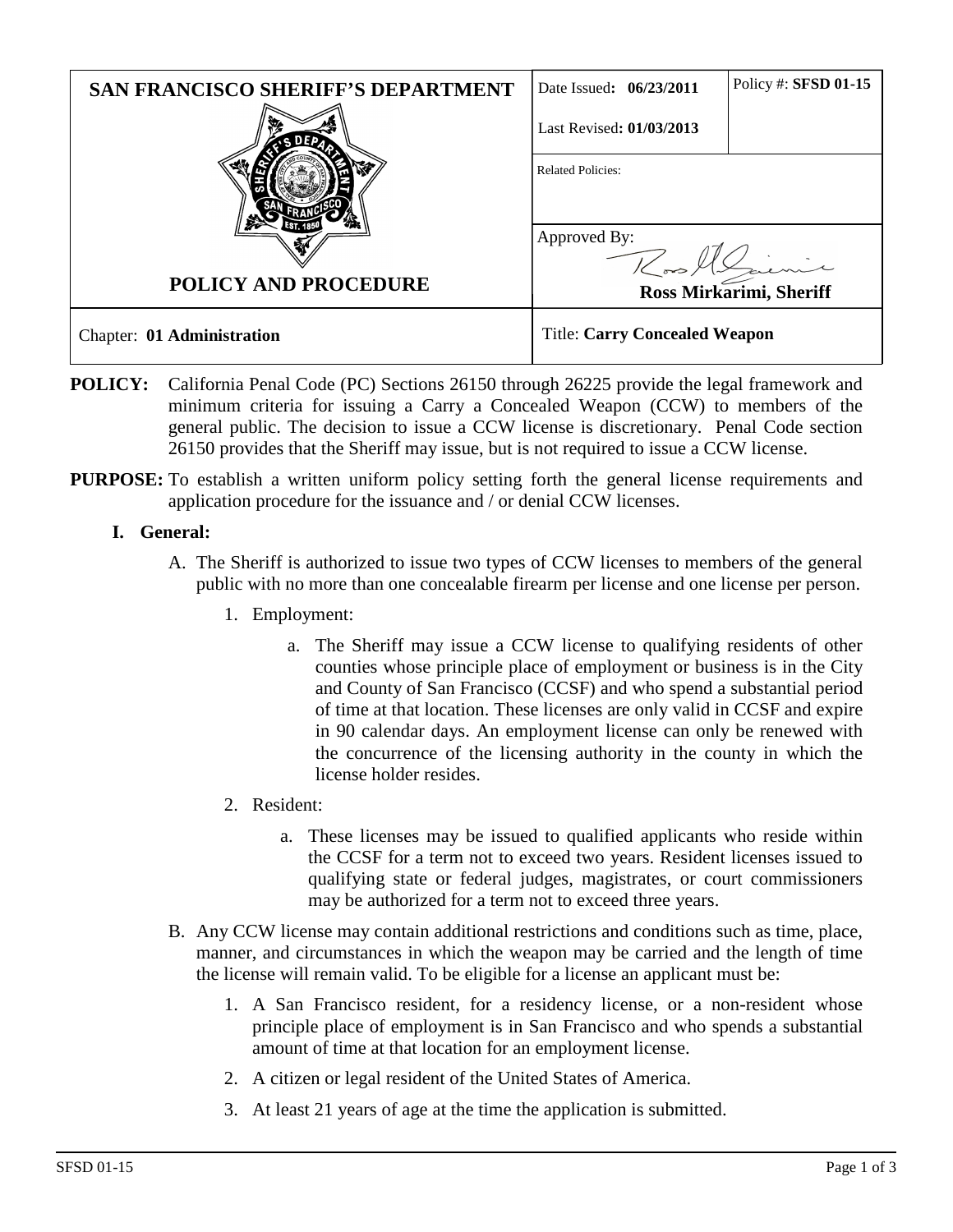- C. Good Cause
	- 1. The applicant must establish that there is good cause for the Sheriff to issue a CCW license. Good cause to issue a CCW license generally exists in the conditions of necessity. Applicants must supply convincing evidence of the following:
		- a. There is a presently existing significant risk of danger to life or of great bodily injury to the applicant and / or his or her spouse, domestic partner, and / or dependent(s);
		- b. the danger of harm is specific to the applicant and / or his or her immediate family and is not generally shared by other similarly situated members of the public;
		- c. existing law enforcement resources cannot adequately address the danger of harm;
		- d. the danger of harm cannot reasonably be avoided by alternative measures and
		- e. licensing the applicant to carry a concealed weapon is significantly likely to reduce the danger of harm.
	- 2. While each of these factors is considered in the decision making process, a good cause determination is based on the totality of circumstances for each individual case and the Sheriff's determination is discretionary and final.
- D. Good Moral Character
	- 1. If good cause is demonstrated, the SFSD shall conduct a background investigation in order to determine whether the applicant is of good moral character. To demonstrate good moral character the applicant must at a minimum:
		- a. Pass a background, including fingerprinting and personal references.
		- b. Be and remain qualified under state and federal law to possess, receive, own, and / or purchase a firearm.
		- c. Have no history of citations, arrests, convictions, civil lawsuits, employment discharges, dishonorable military discharges, license denials, license revocations or other actions indicating a possible propensity for violence, moral turpitude, drug and / or alcohol abuse, carelessness with weapons, and / or dishonesty.
	- 2. The Sheriff shall make his moral character determination based on the results of the background investigation and any other pertinent information about the applicant's character and the totality of the circumstances. The Sheriff's decision is discretionary and final.
- E. Personal Suitability
	- 1. The applicant must be free of any psychiatric and / or psychological conditions that may impact judgment when carrying a concealed weapon. The SFSD